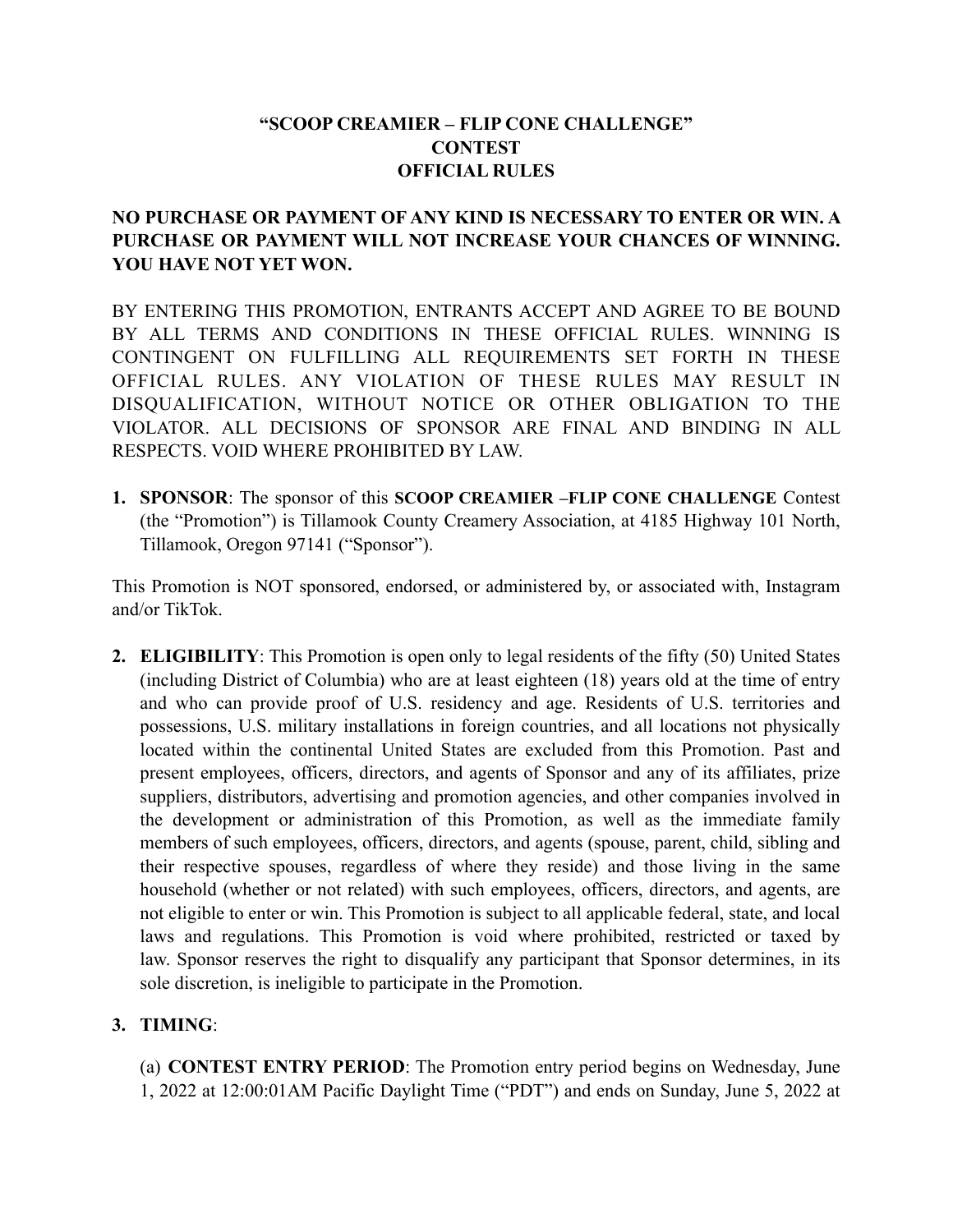11:59:59PM PDT (the "Contest Period"). Sponsor's computer, or its third-party service provider's computer, is the official timekeeping device for the Promotion.

(b) **WINNER SELECTION**: One (1) potential winner will be chosen through a selection by Sponsor employees as Promotion judges (as discussed below) on or about Monday, June 6, 2022. The potential winner will be selected from all eligible entries received during the Contest Period. See information regarding winner selection timing for prize notification below.

**4. HOW TO ENTER**: Enter by sharing a video to either Instagram or TikTok social platform using the #ScoopCreamier and @Tillamook in the caption of the video. Video must depict an individual, couple, or group Video must depict an individual, couple, or group flipping an ice cream sugar cone onto a bowl filled with Tillamook ice cream – take a bite of Tillamook ice cream then place a sugar cone top down on the table edge, flip the cone and land the cone onto the bowl of ice cream. Share your video with @ScoopCreamier and @Tillamook to enter the contest. Best flip technique wins. Entrants' account must be public to be eligible to enter. You must be the creator and owner of the video and must have permission from all people appearing in your video to post the video to Instagram or TikTok as part of this Promotion. See additional important video representations below. Your entry must be posted by the end of the Contest Period to be eligible to win.

You will need a valid Instagram or TikTok account to enter. Setting up an Instagram and/or TikTok account is free of charge. You acknowledge and agree that there are specific terms and conditions that apply to your use of Instagram and TikTok.

Limit: one (1) entry per person and per Instagram or TikTok account. Each entrant can only use one (1) social handle to enter. The potential winner may be required to show proof of being the authorized social media account holder. Any attempt by a participant to enter the Promotion more than once by using multiple/different social handle, social media accounts, or identities or any other method will disqualify that participant. Use of any scripts, macros, bots, or automatic means to submit entries is prohibited and will result in disqualification. Entries containing false or fraudulent information will be disqualified. Sponsor has no obligation to notify the participant of the disqualified entry.

Only entries received by the end of the Contest Period will be eligible for the prize. All entries received after the end of the Contest Period will be void and will not be eligible to win. Sponsor will not verify receipt of entries, and proof of submission will not be deemed proof of receipt by Sponsor. Entries are automatically null and void if not obtained through the authorized channels or if any part is late, lost, stolen, incomplete, illegible, unintelligible, invalid, damaged, misdirected, or contains typographical or other errors. Sponsor is not responsible or liable in any way for such entries or errors. Sponsor has no obligation to notify the participant of the disqualifiedentry.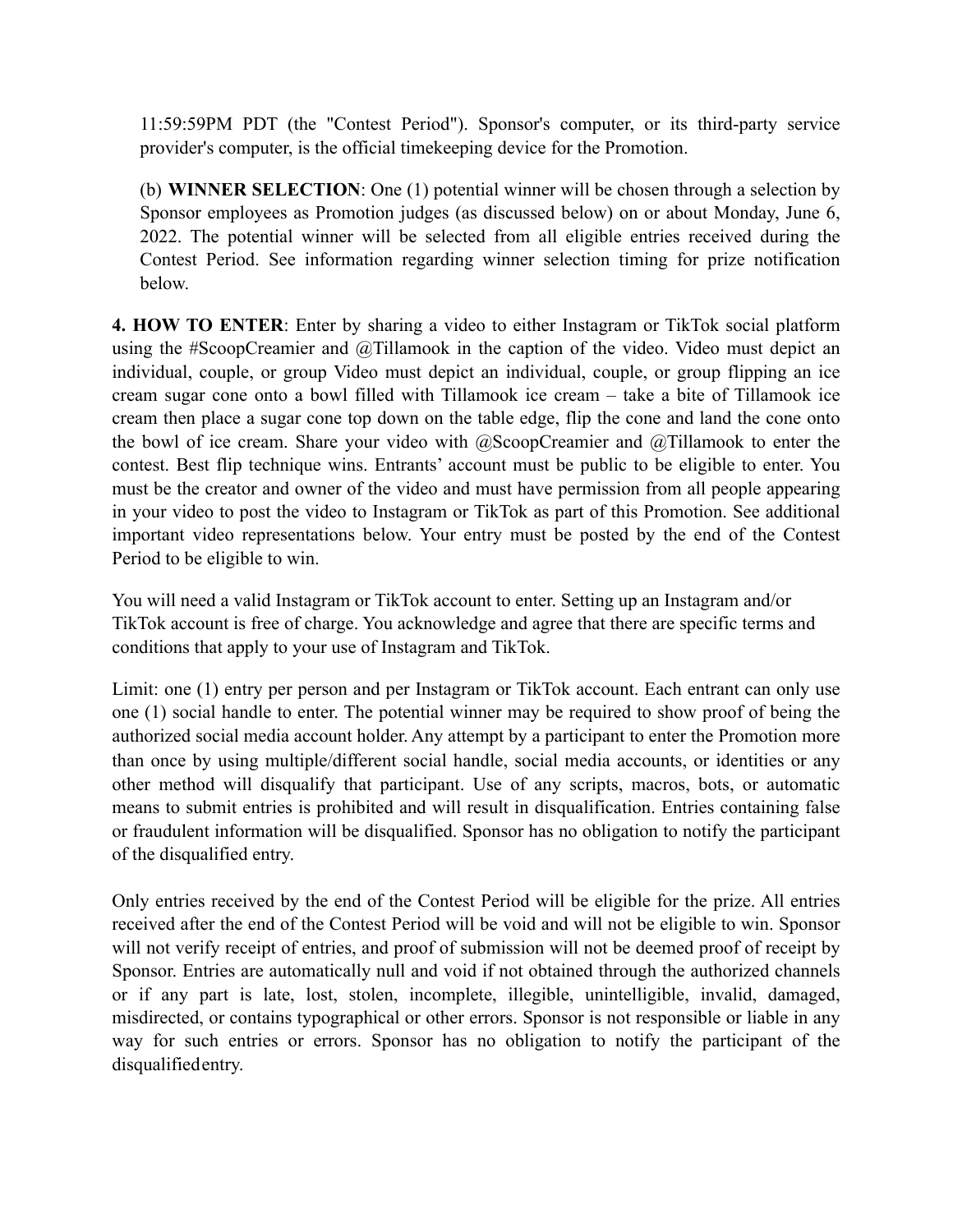Unless required by law, Sponsor is not required to review or respond to any correspondence received from a participant regarding the Promotion.

**4. VIDEO REPRESENTATIONS AND WARRANTIES**: Each video must be submitted by the original creator and owner of all content and information associated with the video. You must be, and your video submission is your guarantee that you are, the sole author and owner of the copyright and other intellectual property and proprietary rights in and to the video submitted with your entry. In addition, by entering, you represent and warrant that the video you submit (i) does not infringe, misappropriate, or otherwise violate any other person's or entity's copyrights, trademark rights, trade secret rights, other intellectual property or proprietary rights, rights of privacy or publicity, or any other rights; (ii) does not contain material that is unlawful, in violation of or contrary to the laws or regulations in any state where the content is created; and (iii) has not been submitted previously in any contest or promotion and will not be submitted as an entry to any other contest or promotion during the Contest Period.

Entrants further represent and warrant that they have secured all consents and approvals in writing from any persons featured in the video submitted for the Promotion, and participants acknowledge and agree that, upon request from Sponsor, participants will provide such written consents and approvals to Sponsor and secure any additional written consents, approvals, or releases required by Sponsor from any persons featured in such video.

In the event that Sponsor determines, in its sole discretion, that the content submitted does not comply with any of the foregoing, Sponsor may disqualify the associated participant, without providing notice to the participant.

# **5. WINNER SELECTION & NOTIFICATION**:

(a) **WINNER SELECTION**. One (1) Winner will be selected by a panel of five (5) Tillamook County Creamery Association employees. As judges, these employees will review all submissions and select a winner based on the following criteria: the best flip technique will win. One entry will be selected on or about Monday, June 6, 2022. The result of the judges' selection and the decisions of Sponsor and its third party service provider administering the Promotion, are final and binding in all respects.

(b) **WINNER NOTIFICATION AND ANNOUNCEMENT**. Receiving the prize is contingent upon compliance with these Official Rules. The potential winner will be notified Instagram or TikTok direct message on or about June 6, 2022. Once the potential winner is contacted via Instagram or TikTok direct message, the potential winner must respond to claim the prize and provide the requested information (which could include full name, address, email address, phone number, proof of age, and proof of residency) within twentyfour (24) hours from the time Sponsor (or a third party administrator) sends the win notification via Instagram or TikTok direct message. See additional requirement for Affidavit of Eligibility and Release in Section 8(c) below. If the potential winner does not respond to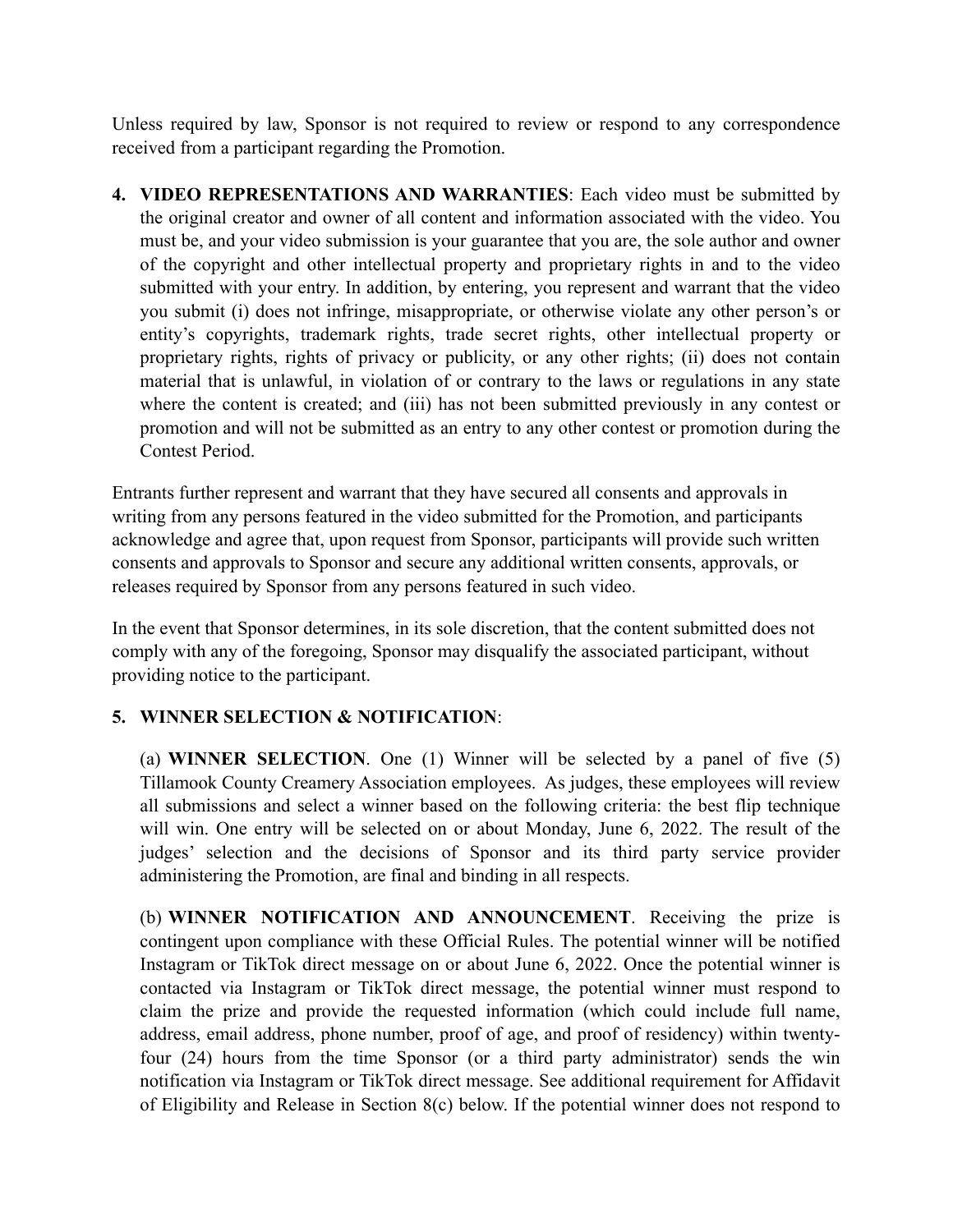Sponsor (or its third party service provider) within 24 hours of the prize notification, or if the prize notification is returned as undeliverable, or if the potential winner is found to be ineligible, or if the potential winner cannot or does not otherwise comply with these Official Rules, the prize will be forfeited without notice to the potential winner. In such event, the prize may, in Sponsor's discretion, be given to an alternate winner, selected by the judges as the next best submission via the same selection process, criteria, and employee judges as listed above, from all eligible entries received during the Contest Period.

REPLYING TO THE PRIZE NOTIFICATION WILL NOT AUTOMATICALLY MAKE THE POTENTIAL WINNER THE ACTUAL PRIZE WINNER. THE POTENTIAL WINNER MUST MEET ALL ELIGIBLY REQUIREMENTS AND OTHERWISE COMPLY WITH THESE OFFICIAL RULES.

The winner might be announced on Sponsor's websites and other social media platforms, but this is not how the potential winner will be notified.

**6. ODDS OF WINNING**: The odds of winning depend on number of eligible entries received during the Contest Period.

#### **7. PRIZE AND PRIZE VALUE**:

(a) **PRIZE**: One (1) PCIC bumper sticker (ARV \$10); 2 (two) PCIC member badge iron on patch (ARV \$10 each); Four (4) \$7 Tillamook ice cream coupons (ARV \$28); One (1) Tillamook Ice Cream Scooper (ARV \$10); Four (4) small ceramic ice cream bowls (ARP \$10 each); Two (2) Tillamook Ice Cream Spoons (ARV \$1 each); 1 (one) jar Jacobson Salt (ARP \$15); One (1) bag waffle cookies (ARP \$8); and One (1) jar local fruit topping (ARP \$10) for a total value of \$143, not including shipping.

(b) **PRIZE DELIVERY**: Once Sponsor has determined that the winner meets all eligibility and other requirements in these Official Rules, Sponsor will coordinate prize delivery with the winner directly. Sponsor will send the prize information and prize elements to winner's specified Instagram or TikTok direct message account. Sponsor will not be responsible or liable for a lost, stolen, or damaged prize once emailed by Sponsor to the Instagram or TikTok direct message account provided by the winner.

#### (c) **PRIZE CONDITIONS**:

(i) **AFFIDAVIT OF ELIGIBILITY AND RELEASE**: Winner may be required to sign an Affidavit of Eligibility and Release, containing a release of any and all liability from any claims for damages, losses, death, or injury against Releasees (defined below) arising from use of the prize, and such other forms as Sponsor may require. These documents must be signed and returned to and received by Sponsor or its third party Promotion administrator within three (3) days of when the prize notification via Instagram or TikTok Direct Message is sent to winner. Any failure to comply with the foregoing will result in disqualification and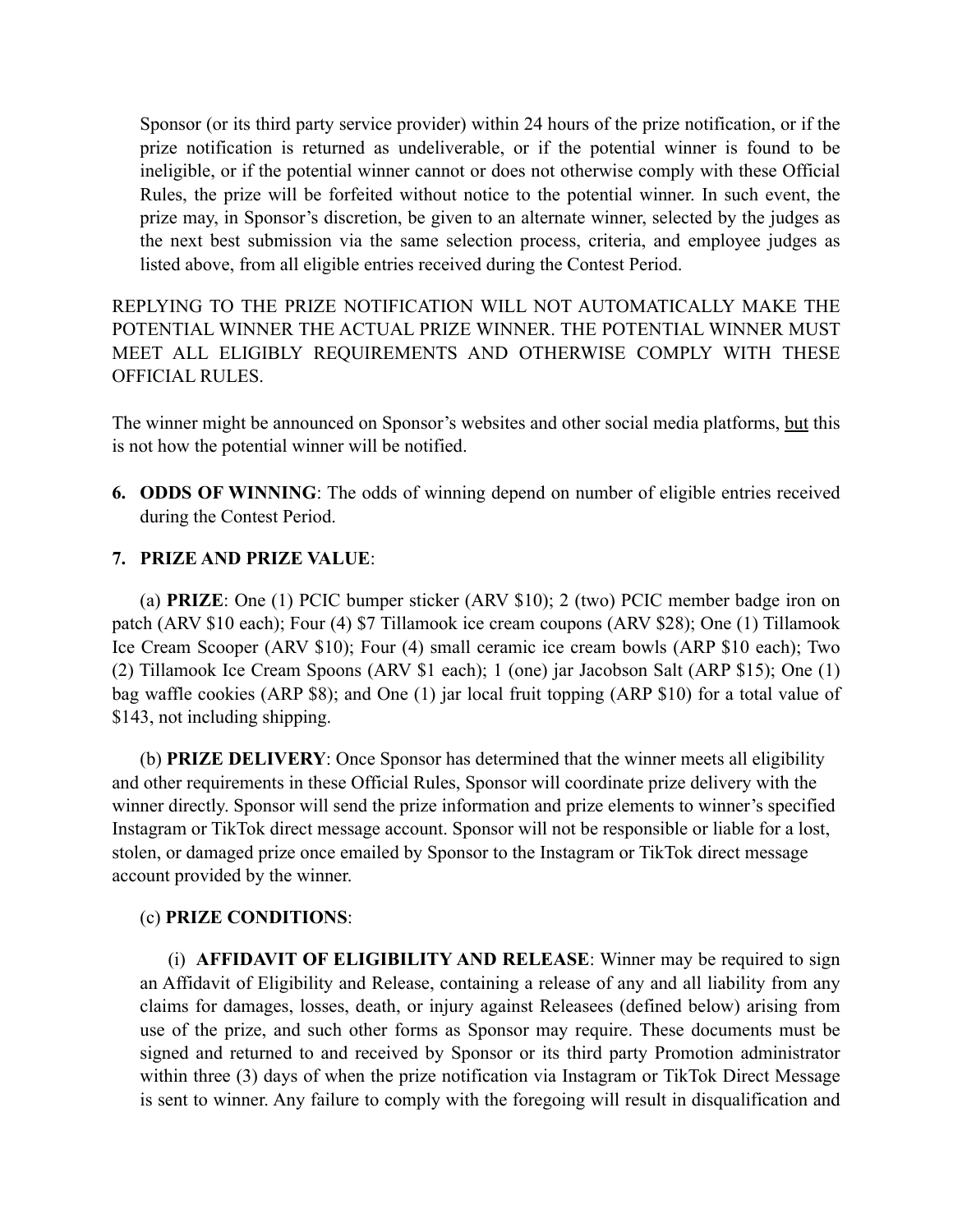an alternate winner may be chosen. Requiring winner to sign the Affidavit of Eligibility and Release and/or other documents, however, in no way limits the releases of liability or any other provision of these Official Rules.

(ii) **APPROXIMATE RETAIL VALUE**: The ARV of all elements of the prize combined is USD \$143. The value of the prize represents Sponsor's good faith determination of the ARV thereof and cannot be challenged or appealed. The actual value may vary based on retail value or expected retail value at the start of the Promotion.

(iii)**EXPENSES**: All expenses and items not specifically mentioned in these Official Rules are not included and are winner's sole responsibility. All service charges and fees applicable to the prize are winner's sole responsibility.

(iv)**ADDITIONAL CONDITIONS**: The prize may not be exchanged for cash value or otherwise, and the prize is non-refundable. No substitution, transfer, or assignment of the prize is allowed by winner. The prize is subject to availability and substitution, in whole or in part; if the prize is unavailable or cannot be awarded for any reason, Sponsor, at its sole discretion, may substitute the prize for a prize of equal or greater value.

(v) Sponsor bears no responsibility if any element or detail of the prize is canceled, postponed, or becomes unavailable for any reason. Should any element or detail of the prize become unavailable, Sponsor shall have no obligation to the winner aside from providing the remaining portion of the prize, minus any unavailable element or detail.

(vi) Winner is responsible for paying any taxes for his or her prize won.

(d) All prize details not set forth in these Official Rules are at the sole discretion of Sponsor.

**8. OWNERSHIP OF VIDEO; SPONSOR'S RIGHT TO USE VIDEO**: As between Sponsor and each entrant, each entrant shall retain all ownership rights in and to the entrant's video. Each entrant (including the winner AND all other entrants who do not win) hereby grants to Sponsor an unrestricted, perpetual, irrevocable, worldwide, royalty-free, fully-paid-up, sublicensable, and assignable license and right to (i) to display the submitted video on Sponsor's websites and social media sites and on any other website for promotional purposes (including without limitation on Sponsor's website at https://www.tillamook.com/, social media pages and accounts, Sponsor's email newsletter, and other Sponsor and/or third party websites); and (ii) to otherwise use, copy, publicly display, distribute, modify, and create derivative works of the submitted video, for any and all purposes and in any medium whatsoever. Sponsor shall have the right to publish and/or use the submitted video, as described above, without notifying the entrants in advance of each publication or use, without attribution to the applicable entrant, and without compensation of any kind to the entrants or their respective heirs, representatives, successors, or assigns.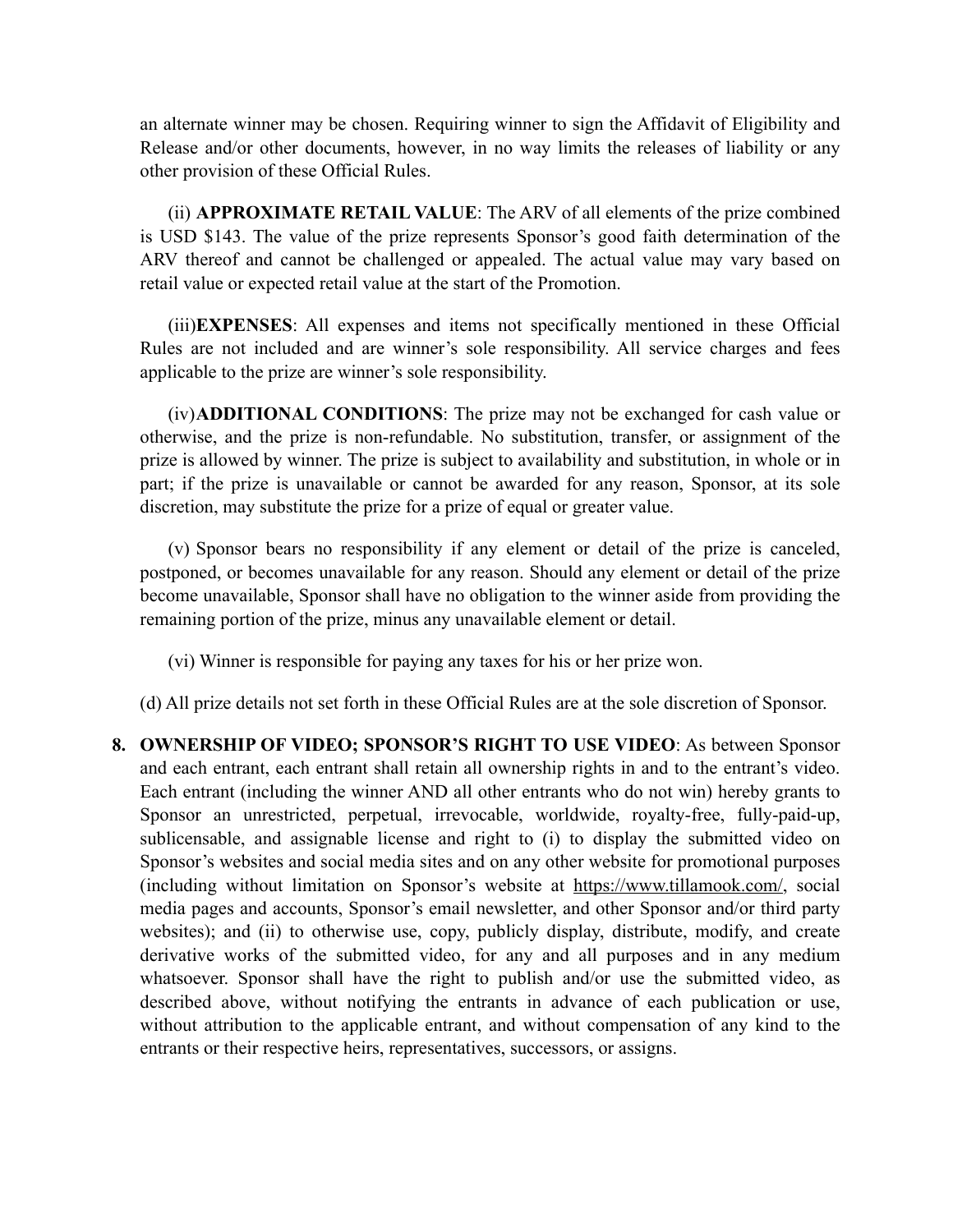- **9. PUBLICITY RELEASE**: Unless prohibited by law, acceptance of the prize shall constitute and signify winner's agreement and consent that Sponsor, and third parties on Sponsor's behalf, may use winner's name, city and state of residence, biographical data, voice, statements, image, likeness, and/or prize won (collectively winner's "Name and Likeness") in connection with the Promotion and/or Sponsor's use of the winner's video and/or for other marketing and promotional purposes and for any other business purpose, in any media, now known or hereafter developed, throughout the world, including on the Internet (including without limitation on Sponsor's website at https://www.tillamook.com/, social media pages and accounts, Sponsor's email newsletter, and other Sponsor and/or third party websites), without providing additional notice, consent, review opportunity, or consideration to winner. Winner agrees that Sponsor (and third parties on Sponsor's behalf) have the unrestricted, perpetual, irrevocable, worldwide, royalty-free, fully-paid-up, sublicensable, and assignable license and right to reproduce, copy, exhibit, display, perform, transmit, broadcast, distribute, modify, create derivatives of, and otherwise use winner's Name and Likeness and winning video. Winner agrees that Sponsor may alter winner's Name and Likeness and video and may combine winner's Name and Likeness and video with other materials and information (including without limitation, text, data, images, photographs, illustration animation and graphics, or video or audio segments of any nature, in any media or embodiment, now known or hereafter developed). Winner accepts and acknowledges that Sponsor's use of the winner's Name and Likeness and video might subject the winner and the winner's video to the terms of service and privacy statements of various social media platforms. Sponsor is not responsible or liable for any use of the winner's Name and Likeness or video by a third party as a result of Sponsor's use of or posting of the winner's Name and Likeness and video on a social media platform or other website or elsewhere. Winner accepts and acknowledges that Sponsor shall not be obligated to use winner's Name and Likeness or video, and Sponsor shall not incur any liability whatsoever to the extent Sponsor chooses to refrain from any exploitation of its rights hereunder. For clarity Sponsor is not required to, but may, attribute the winning video to the winner.
- **10. PRIVACY**: All participants acknowledge that if they are the winner, certain of their personal information may disclosed to third parties, including without limitation, on a winner's list; and in accordance with the Publicity Release section above. Unless otherwise set forth in these Official Rules, personal information collected through entry into the Promotion will be used in accordance with Sponsor's privacy notice at: [https://www.tillamook.com/privacy](https://www.tillamook.com/privacy-policy.html)[policy.html](https://www.tillamook.com/privacy-policy.html) Please review this privacy notice prior to entering the Promotion.
- **11. RELEASE OF LIABILITY**: By participating in this Promotion, you (i) agree to release (a) Instagram and TikTok; and (b) Sponsor and its affiliates, suppliers, distributors, advertising/ promotion agencies, Promotion administrator, prize suppliers, and each such company's officers, directors, employees, agents, and independent contractors (collectively, the "Releasees") from any and all liability for any and all claims, losses, damages, injuries, death, damage to or loss of personal property, costs and expenses (including reasonable attorneys' fees) of any kind arising out of or relating to your participation in this Promotion;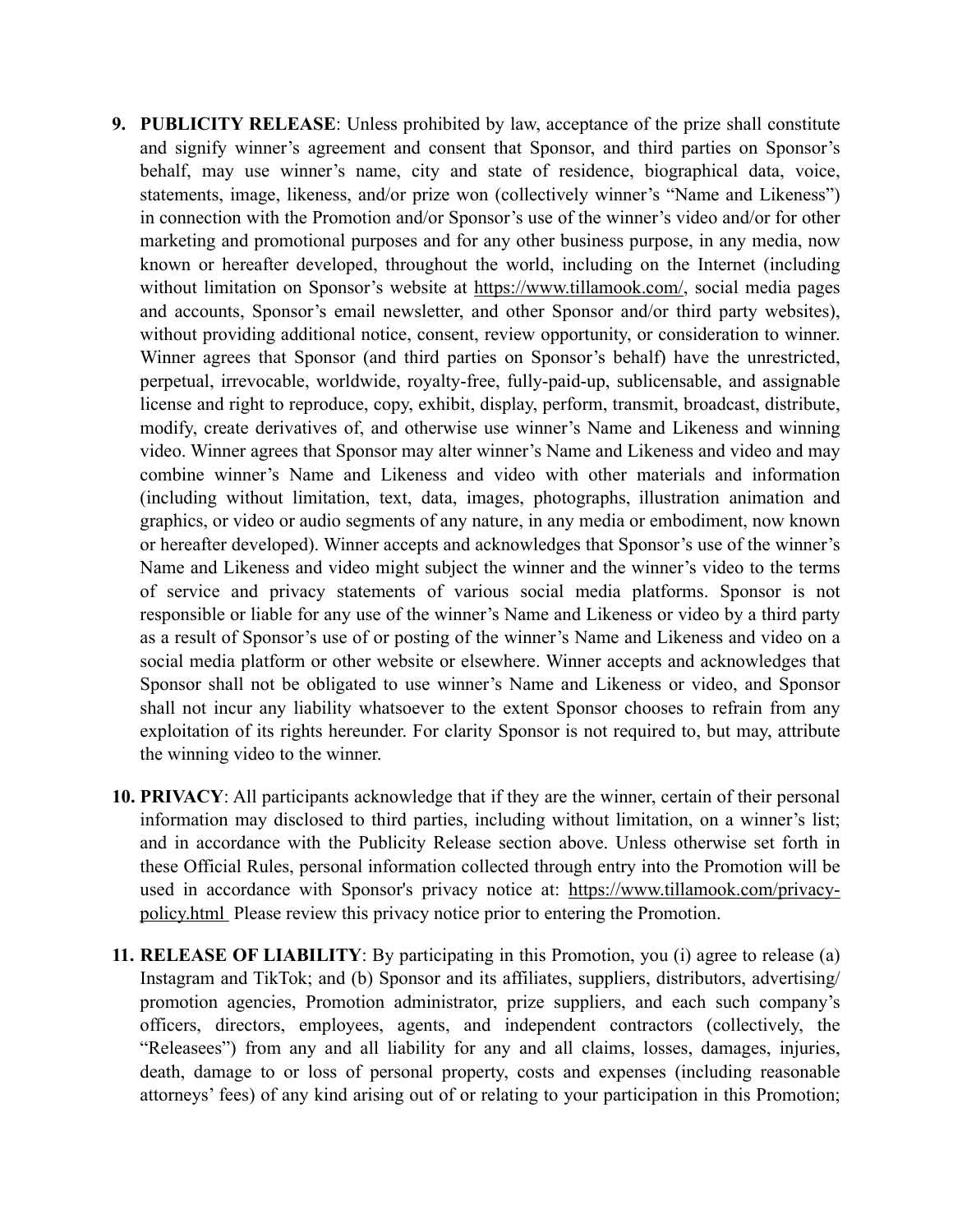your acceptance, possession, use, or misuse of your prize and/or use and/or misuse of the prize by any other party once received by you (including without limitation any travel or activity related thereto); and/or the Releasees' use of your video and/or Name and Likeness (including without limitation liability from and claims for libel, defamation, invasion of privacy or right of publicity, infringement of copyright, or violation of any other right); and (ii) agree to indemnify and hold harmless the Releasees from and against any and all thirdparty claims, losses, damages, liabilities, injuries, death, damage to or loss of personal property, costs, and expenses (including reasonable attorneys' fees) of any kind arising out of or relating to your participation in this Promotion; your acceptance, possession, use, or misuse of your prize and/or use and/or misuse of the prize by any other party once received by you (including without limitation any travel or activity related thereto); and/or the Releasees' use of your video and/or Name and Likeness (including without limitation liability from and claims for libel, defamation, invasion of privacy or right of publicity, infringement of copyright, or violation of any other right); and (iii) acknowledge and agree that the Releasees have not made and are not responsible or liable for any guarantees, warranties, or representations, express or implied, regarding the prize. The prize must be accepted as awarded, and the prize is awarded "AS IS" and "AS AVAILABLE" with no guarantee, warranty, or representation, express or implied, in fact or in law.

**12. GENERAL CONDITIONS**: All entrants accept and agree to comply with these Official Rules. For clarity, the terms "participant(s)" and "entrant(s)," as used in these Official Rules, include all individuals who enter the Promotion and the winner. Sponsor's failure to enforce any term of these Official Rules shall not constitute a waiver of such term on another occasion or any other term. Sponsor reserves the right to cancel, suspend, and/or modify the Promotion, or any part of it, without liability, if any fraud, technical failures, or any other factor beyond Sponsor's reasonable control impairs the integrity or proper functioning of the Promotion, or if the Promotion is not capable of being executed as planned for any other reason, as determined by Sponsor in its sole discretion. Any person attempting to defraud or in any way tamper with this Contest and any person who does not comply with these Official Rules, will be ineligible for the prize and may be prosecuted to the full extent of the law.

**CAUTION**: ANY ATTEMPT BY ANY PERSON TO DEFRAUD SPONSOR IN CONNECTION WITH THE PROMOTION, TO DAMAGE ANY WEBSITE, OR TO OTHERWISE DELIBERATELY UNDERMINE THE LEGITIMATE OPERATION OF THE PROMOTION, MIGHT BE A VIOLATION OF CRIMINAL AND CIVIL LAWS AND SUBJECT TO CRIMINAL AND CIVIL PENALTIES. SHOULD SUCH AN ATTEMPT BE MADE, SPONSOR WILL DISQUALIFY ANY SUCH PERSON FROM THE PROMOTION, WITHOUT NOTICE TO SUCH PERSON; AND SPONSOR RESERVES THE RIGHT TO SEEK DAMAGES AND OTHER REMEDIES FROM ANY SUCH PERSON TO THE FULLEST EXTENT PERMITTED BY LAW AND TO COOPERATE IN THE PROSECUTION OF ANY SUCH CONDUCT.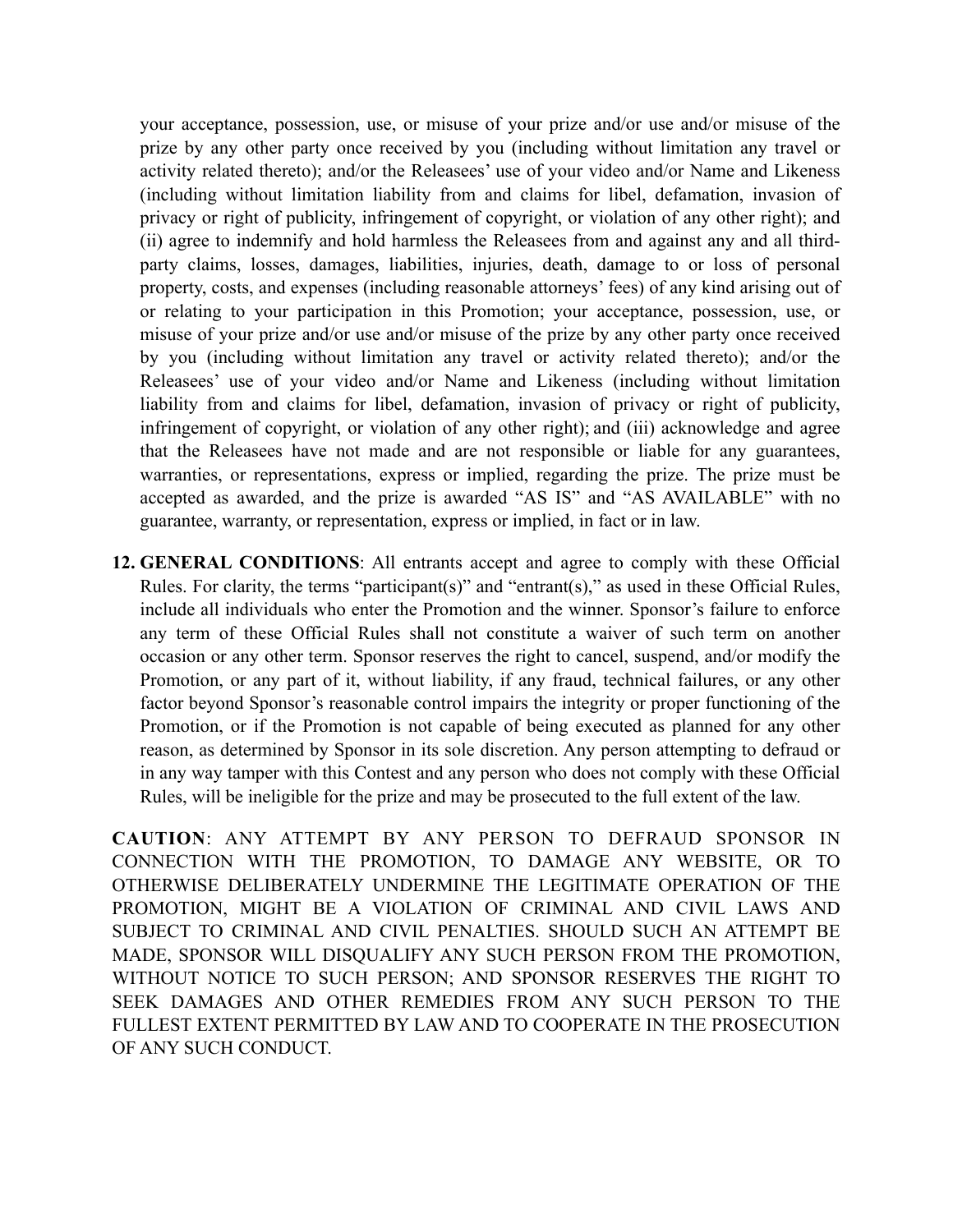- **13. DISPUTES; ADDITIONAL LIMITATIONS OF LIABILITY**: UNLESS PROHIBITED BY APPLICABLE LAW, THE OREGON COURTS (STATE AND FEDERAL) WILL HAVE SOLE JURISDICTION OF ANY CONTROVERSIES REGARDING THIS PROMOTION, AND THE LAWS OF THE STATE OF OREGON WILL GOVERN THIS PROMOTION. EACH ENTRANT WAIVES ANY AND ALL OBJECTIONS TO JURISDICTION AND VENUE IN THOSE COURTS AND HEREBY SUBMITS TO THE EXCLUSIVE JURISDICTION AND VENUE OF THOSE OREGON COURTS. These Official Rules, and the rights and obligations of the participants and Sponsor in connection with the Promotion, shall be governed by, and construed in accordance with, the laws of the State of Oregon without giving effect to any conflict-of-law rule that would result in the application of the laws of any other jurisdiction. Any and all disputes, claims, and causes of action arising out of or connected with this Promotion or any prize awarded shall be resolved individually, without resort to any form of class action. Any and all claims, judgments, and awards shall be limited to the greater of (a) the actual out-of-pocket costs incurred by the applicable participant relating to the Promotion, including costs associated with entering the Promotion and claiming the prize; or (b) USD 25.00 (twenty five U.S. dollars); but in no event will any participant be awarded attorneys' fees. Under no circumstances will participants be permitted to obtain awards for, and participants hereby waive all rights to claim, indirect, punitive, special, exemplary, incidental, and consequential damages and any other damages, other than for the greater of actual out-of-pocket expenses incurred or USD 25.00. Under no circumstances will participants be permitted to obtain awards for, and participants hereby waive, all rights to have damages multiplied or otherwise increased. SOME JURISDICTIONS DO NOT ALLOW THE LIMITATION OR EXCLUSION OF LIABILITY FOR CERTAIN DAMAGES SO THE ABOVE MAY NOT APPLY TO YOU.
- **14. ADDITIONAL DISCLAIMERS AND LIMITATIONS OF LIABILITY**: All entrants agree that Sponsor and the other Releasees (defined above) will not be responsible or liable for (i) losses or injuries of any kind resulting from acceptance or use, including misuse, of the prize; (ii) any entrant's participation in the Contest; (iii) any technical malfunctions of any kind, including without limitation, malfunctions of the telephone network, transmission line, computer system or network, computer equipment, hardware, software, or any combination thereof, or other disruption related to Internet traffic, viruses, or otherwise; (iv) any incorrect or inaccurate information, whether caused by participants, printing or typographical errors, or by any of the equipment or programming associated with or utilized in the Promotion; (v) forces beyond the reasonable control of Sponsor that may cause the Promotion to be disrupted or corrupted; (vi) unauthorized human intervention in any part of the entry process or the operation of the Promotion; (vii) technical or human error which may occur in the administration of the Promotion or the processing of entries; (viii) or any entries that are late (including delayed data transmissions), tampered with, garbled, incomplete, misdirected, lost, mutilated, delayed, corrupted, mechanically duplicated, illegible or otherwise not in compliance with these Official Rules. If, for any reason, a participant's entry is confirmed to have been erroneously deleted, lost, stolen, misdirected, or otherwise destroyed or corrupted, participant's sole remedy is another entry in the Promotion, if it is possible at that time.